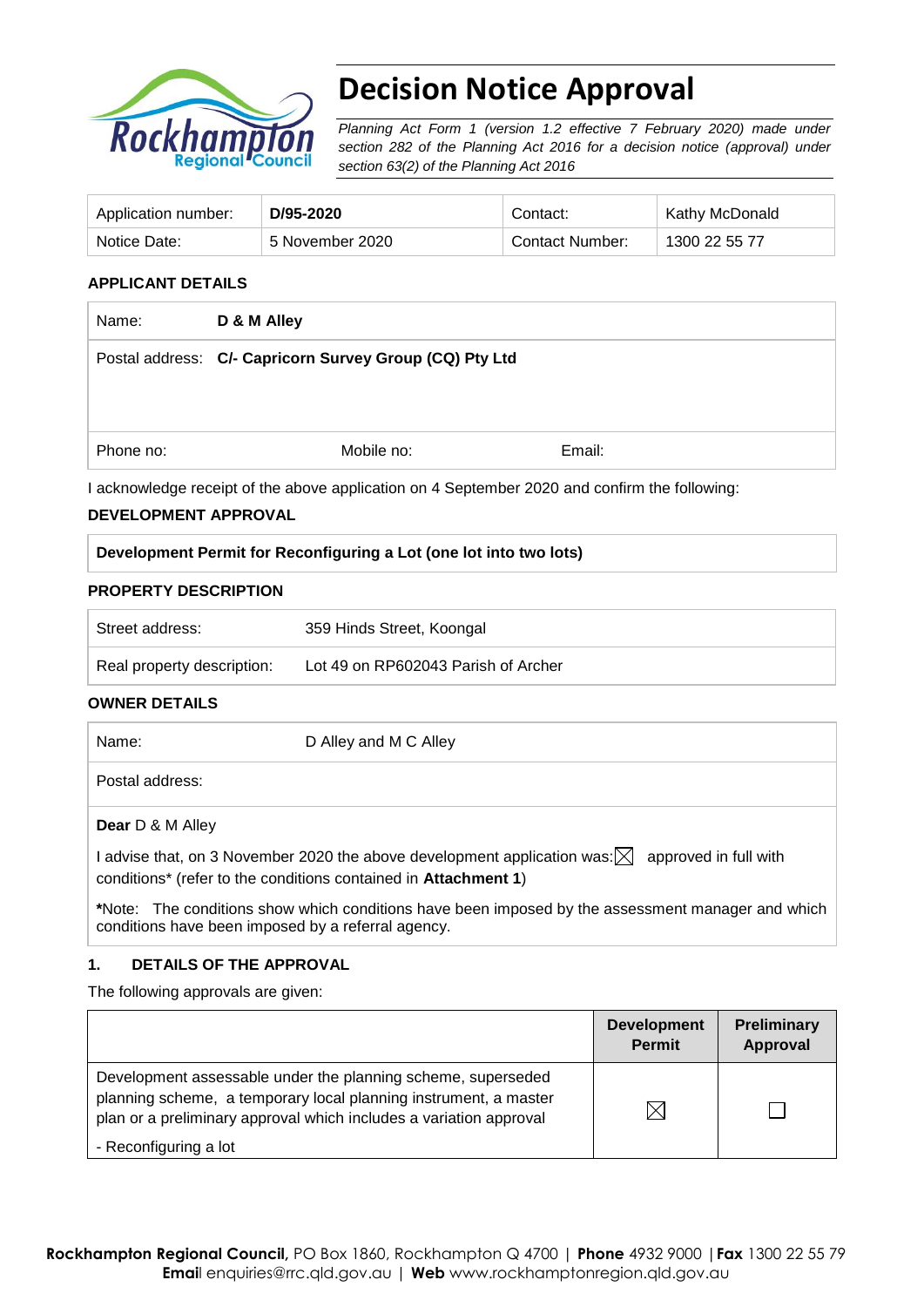## **2. CONDITIONS**

This approval is subject to the conditions in Attachment 1.

#### **3. FURTHER DEVELOPMENT PERMITS REQUIRED**

Please be advised that the following development permits are required to be obtained before the development can be carried out:

| Type of development permit required | Subject of the required development permit |
|-------------------------------------|--------------------------------------------|
| <b>Operational Works</b>            | <b>Access Works</b>                        |

## **4. REFERRAL AGENCIES NIL**

### **5. THE APPROVED PLANS**

**The approved development must be completed and maintained generally in accordance with the approved drawings and documents:**

| Drawing/report title | Prepared by                                         | Date           | Reference<br>number | Rev |
|----------------------|-----------------------------------------------------|----------------|---------------------|-----|
|                      | Reconfiguration Plan   Capricorn Survey Group<br>CQ | 25 August 2020 | 7818-01-ROL         |     |

### **6. CURRENCY PERIOD FOR THE APPROVAL (s.85 of the** *Planning Act***)**

The standard currency periods stated in section 85 of *Planning Act 2016* apply to each aspect of development in this approval, if not stated in the conditions of approval attached.

## **7. STATEMENT OF REASONS**

| Description of the<br>development | The proposed development is for Reconfiguring a Lot (one lot into two lots)                                                                                                                                                                                                                                                                                         |  |
|-----------------------------------|---------------------------------------------------------------------------------------------------------------------------------------------------------------------------------------------------------------------------------------------------------------------------------------------------------------------------------------------------------------------|--|
| <b>Reasons for Decision</b>       | Assessment of the development against the relevant zone purpose,<br>a)<br>planning scheme codes and planning scheme policies demonstrates that<br>the proposed development will not cause significant adverse impacts on<br>the surrounding natural environment, built environment and infrastructure,<br>community facilities, or local character and amenity; and |  |
|                                   | b)<br>On balance, the application should be approved because the<br>circumstances favour Council exercising its discretion to approve the<br>application even though the development does not comply with an aspect<br>of the assessment benchmarks.                                                                                                                |  |
| Assessment<br><b>Benchmarks</b>   | The proposed development was assessed against the following assessment<br>benchmarks:                                                                                                                                                                                                                                                                               |  |
|                                   | Low Density Residential Zone Code;                                                                                                                                                                                                                                                                                                                                  |  |
|                                   | <b>Bushfire Hazard Overlay Code;</b>                                                                                                                                                                                                                                                                                                                                |  |
|                                   | Steep Land Overlay Code;<br>٠                                                                                                                                                                                                                                                                                                                                       |  |
|                                   | Airport Environs Overlay Code;<br>$\bullet$                                                                                                                                                                                                                                                                                                                         |  |
|                                   | <b>Biodiversity Areas Overlay Code;</b><br>$\bullet$                                                                                                                                                                                                                                                                                                                |  |
|                                   | Access, Parking And Transport Code;<br>$\bullet$                                                                                                                                                                                                                                                                                                                    |  |
|                                   | Filling and Excavation Code;<br>$\bullet$                                                                                                                                                                                                                                                                                                                           |  |
|                                   | Landscape Code;<br>$\bullet$                                                                                                                                                                                                                                                                                                                                        |  |
|                                   | Reconfiguring a Lot Code;<br>$\bullet$                                                                                                                                                                                                                                                                                                                              |  |
|                                   | Stormwater Management Code; and                                                                                                                                                                                                                                                                                                                                     |  |
|                                   | Water and Sewer Code.                                                                                                                                                                                                                                                                                                                                               |  |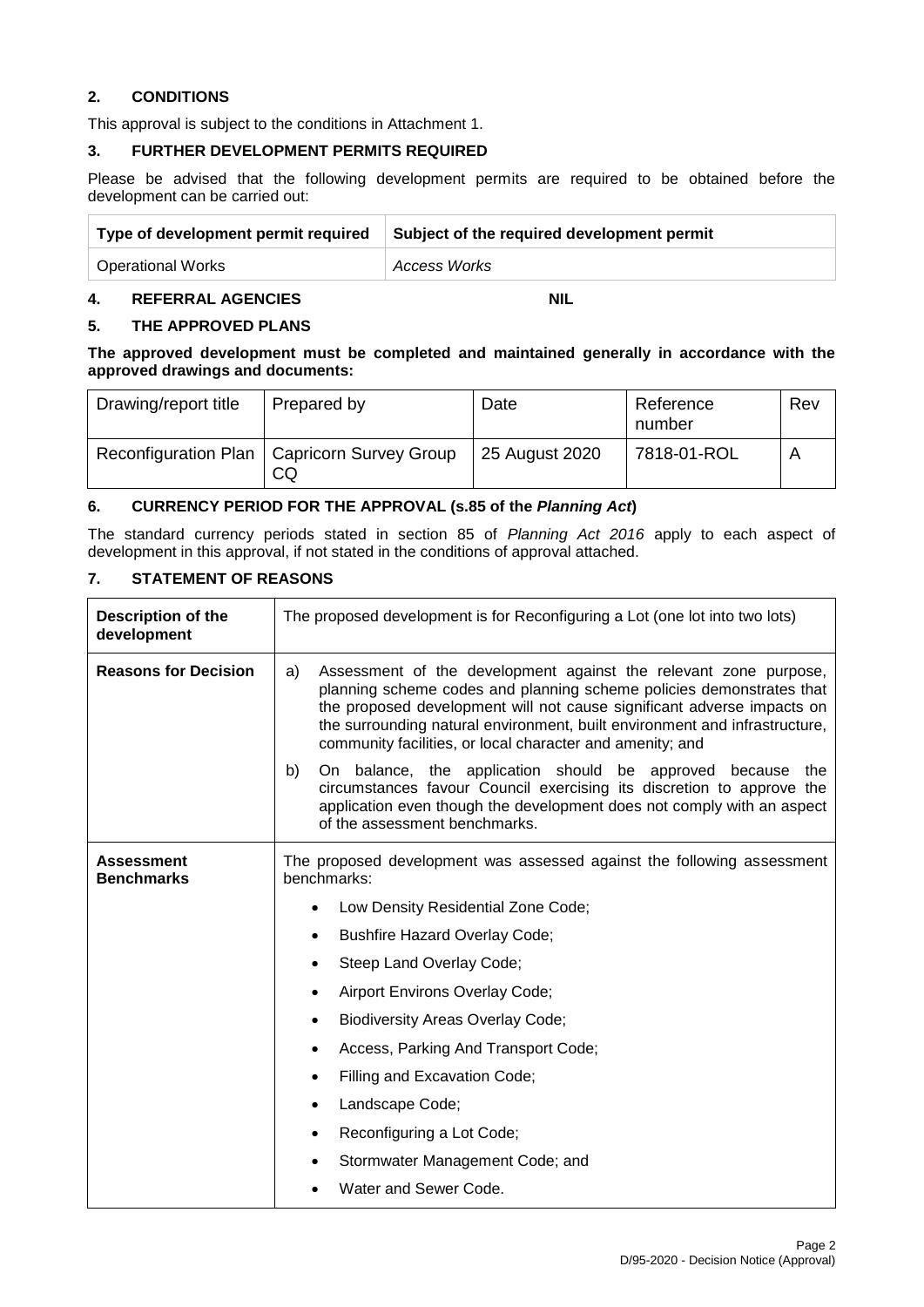| <b>Compliance with</b><br>assessment<br>benchmarks |                                                                                                                                                        | The development was assessed against all of the assessment benchmarks<br>listed above and complies with all of these with the exceptions listed below.                                                                                                                                                                                                                      |  |  |
|----------------------------------------------------|--------------------------------------------------------------------------------------------------------------------------------------------------------|-----------------------------------------------------------------------------------------------------------------------------------------------------------------------------------------------------------------------------------------------------------------------------------------------------------------------------------------------------------------------------|--|--|
|                                                    | <b>Assessment Benchmark</b>                                                                                                                            | Reasons for the approval<br>despite<br>non-<br>compliance with benchmark                                                                                                                                                                                                                                                                                                    |  |  |
|                                                    | <b>Bushfire Hazard Overlay</b>                                                                                                                         | PO <sub>6</sub>                                                                                                                                                                                                                                                                                                                                                             |  |  |
|                                                    | Code                                                                                                                                                   | The proposal does not comply with Acceptable<br>Outcome 6.1 which in urban areas lots are<br>separated from hazardous vegetation by a<br>distance that achieves a Bushfire Attack Level of<br>twenty-nine (29) or less at all boundaries; and is<br>contained wholly within the development site.                                                                           |  |  |
|                                                    |                                                                                                                                                        | Proposed Lot 1 has been extensively cleared<br>wholly within the site. Any future dwelling on<br>proposed Lot 1 must be constructed<br>- in<br>accordance with the relevant standards and<br>bushfire attack level.                                                                                                                                                         |  |  |
|                                                    |                                                                                                                                                        | PO <sub>7</sub>                                                                                                                                                                                                                                                                                                                                                             |  |  |
|                                                    |                                                                                                                                                        | The proposal does not comply with Acceptable<br>Outcome 7.1 which in urban areas lot boundaries<br>are separated from hazardous vegetation by a<br>public road.                                                                                                                                                                                                             |  |  |
|                                                    |                                                                                                                                                        | No public road is presented behind any of the<br>properties along Hinds Street. Both proposed lots<br>have adequate access to a constructed road<br>leading away from the bushfire hazard and the<br>new boundary line is adequately separated from<br>dense vegetation.                                                                                                    |  |  |
|                                                    |                                                                                                                                                        | Therefore, the proposal is considered to achieve<br>the performance outcomes.                                                                                                                                                                                                                                                                                               |  |  |
|                                                    | Steep Land Overlay Code                                                                                                                                | PO <sub>5</sub>                                                                                                                                                                                                                                                                                                                                                             |  |  |
|                                                    |                                                                                                                                                        | The proposal does not comply with Acceptable<br>Outcome 5.1 where a development footprint has a<br>slope of, or greater than fifteen (15) per cent, each<br>new lot has a minimum size and road frontage in<br>accordance with Table 8.2.11.3.2.                                                                                                                            |  |  |
|                                                    |                                                                                                                                                        | Proposed Lot 1 does not meet the minimum road<br>frontage width of 25 metres. Despite this, the<br>northern part of the site that is situated within the<br>Steep Land Overlay where the slope has a<br>gradient from 15 to 25% is contained to the rear of<br>the site. Access to proposed Lot 1 is via a formed<br>road and is not affected by the Steep Land<br>Overlay. |  |  |
|                                                    |                                                                                                                                                        | Therefore, the proposal is considered to achieve<br>the performance outcome.                                                                                                                                                                                                                                                                                                |  |  |
| <b>Matters prescribed by</b><br>regulation         | The Rockhampton Region Planning Scheme 2015 (version 2.1); and<br>The common material, being the material submitted with the application.<br>$\bullet$ |                                                                                                                                                                                                                                                                                                                                                                             |  |  |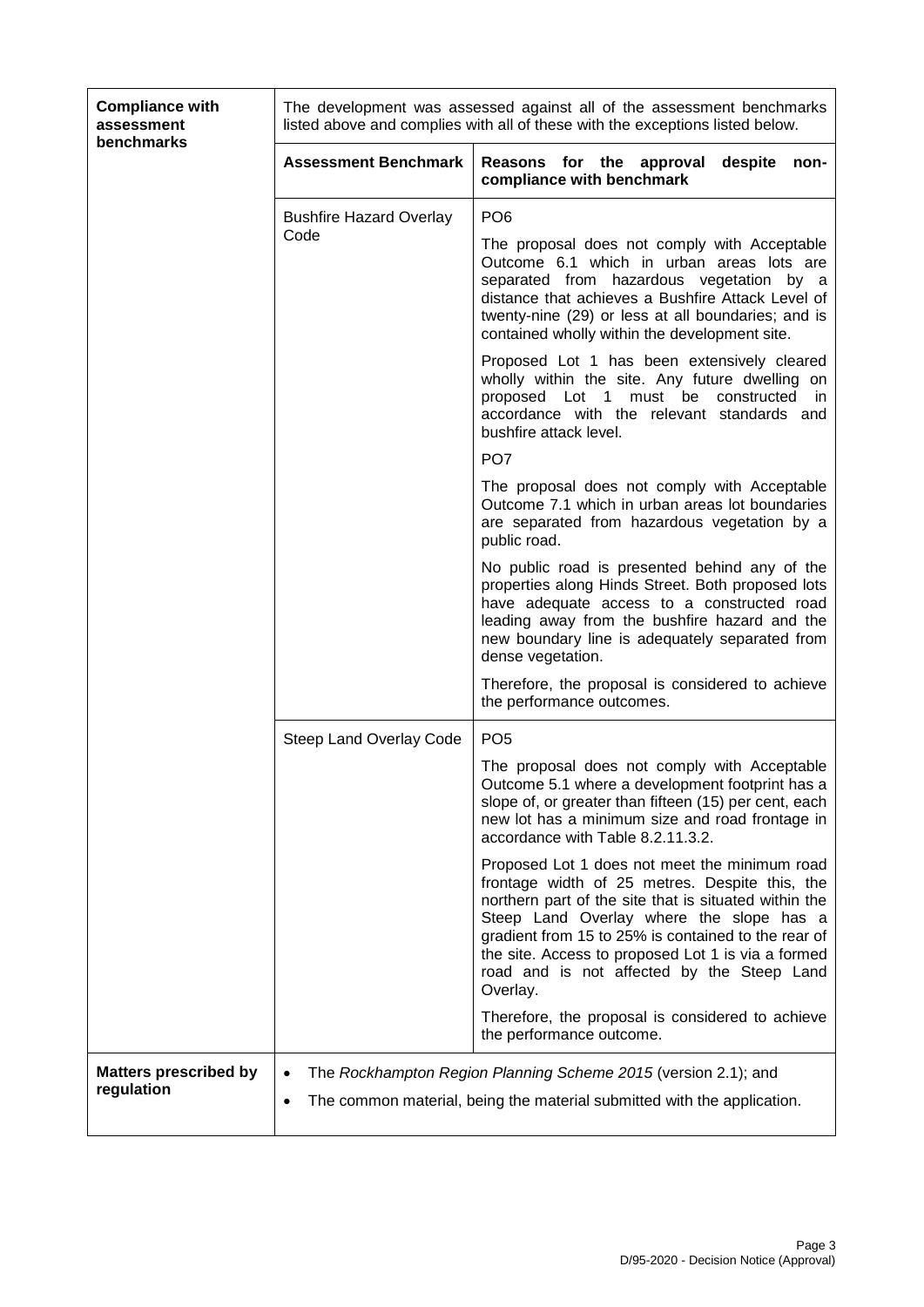## **8. APPEAL RIGHTS**

The rights of an applicant to appeal to a tribunal or the Planning and Environment Court against a decision about a development application are set out in chapter 6, part 1 of the *Planning Act 2016*. There may also be a right to make an application for a declaration by a tribunal (see chapter 6, part 2 of the *Planning Act 2016).*

### *Appeal by an applicant*

An applicant for a development application may appeal to the Planning and Environment Court against the following:

- the refusal of all or part of the development application
- a provision of the development approval
- the decision to give a preliminary approval when a development permit was applied for
- a deemed refusal of the development application.

An applicant may also have a right to appeal to the Development tribunal. For more information, see schedule 1 of the *Planning Act 2016*.

The timeframes for starting an appeal in the Planning and Environment Court are set out in section 229 of the *Planning Act 2016*.

**Attachment 2** is an extract from the *Planning Act 2016* that sets out the applicant's appeal rights and the appeal rights of a submitter.

## **9. WHEN THE DEVELOPMENT APPROVAL TAKES EFFECT**

This development approval takes effect:

From the time the decision notice is given  $-$  if there is no submitter and the applicant does not appeal the decision to the court.

Or

When the submitter's appeal period ends  $-$  if there is a submitter and the applicant does not appeal the decision to the court.

Or

Subject to the decision of the court, when the appeal is finally decided  $-$  if an appeal is made to the court.

### **10. ASSESSMENT MANAGER**

|--|

### **Attachment 1 – Conditions of the approval**

*Part 1* **–** *Conditions imposed by the assessment manager [Note: where a condition is imposed about infrastructure under Chapter 4 of the Planning Act 2016, the relevant provision of the Act under which this condition was imposed must be specified.]*

#### **Attachment 2—Extract on appeal rights**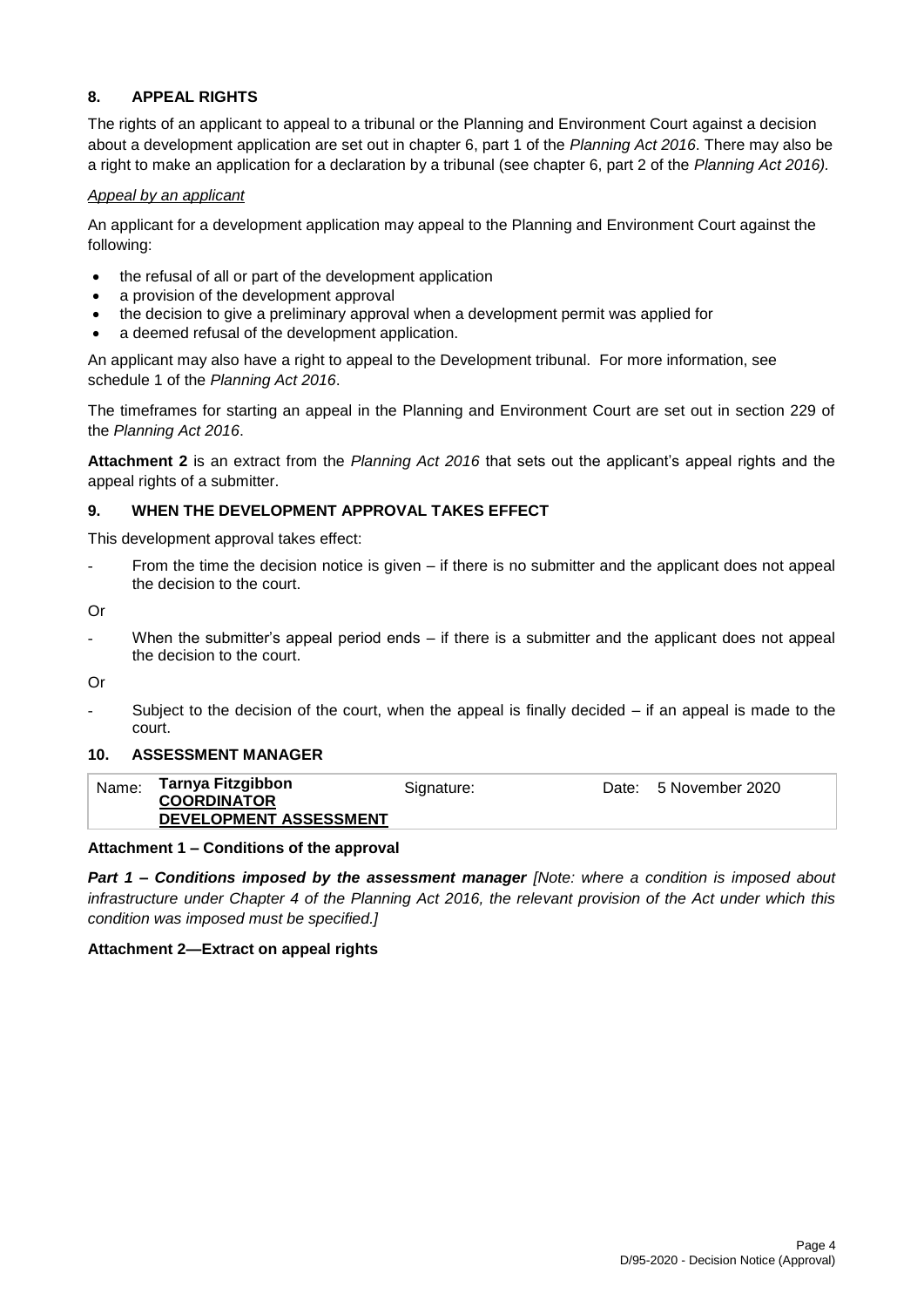

## **Attachment 1 – Part 1 Rockhampton Regional Council Conditions**

*Planning Act 2016*

- 1.0 ADMINISTRATION
- 1.1 The Developer and their employee, agent, contractor or invitee is responsible for ensuring compliance with the conditions of this development approval.
- 1.2 Where these Conditions refer to "Council" in relation to requiring Council to approve or to be satisfied as to any matter, or conferring on the Council a function, power or discretion, that role may be fulfilled in whole or in part by a delegate appointed for that purpose by the Council.
- 1.3 All conditions, works, or requirements of this development approval must be undertaken, completed, and be accompanied by a Compliance Certificate for any operational works required by this development approval:
	- 1.3.1 to Council's satisfaction;
	- 1.3.2 at no cost to Council; and
	- 1.3.3 prior to the issue of the Survey Plan Approval Certificate,

unless otherwise stated.

- 1.4 Infrastructure requirements of this development approval must be contributed to the relevant authorities, where applicable, at no cost to Council, prior to the issue of the Survey Plan Approval Certificate, unless otherwise stated.
- 1.5 The following further Development Permits must be obtained prior to the commencement of any works associated with their purposes:
	- 1.5.1 Operational Works:
		- (i) Access Works
- 1.6 All works must be designed, constructed and maintained in accordance with the relevant Council policies, guidelines and standards, unless otherwise stated.
- 1.7 All engineering drawings/specifications, design and construction works must be in accordance with the requirements of the relevant *Australian Standards* and must be approved, supervised and certified by a Registered Professional Engineer of Queensland.

## 2.0 APPROVED PLANS AND DOCUMENTS

2.1 The approved development must be completed and maintained generally in accordance with the approved plans and documents, except where amended by any condition of this development approval:

| Drawing/report title                                                   | Prepared by | Date | I Reference number | Rev |
|------------------------------------------------------------------------|-------------|------|--------------------|-----|
| Reconfiguration Plan   Capricorn Survey   25 August 2020   7818-01-ROL | Group CQ    |      |                    |     |

- 2.2 Where there is any conflict between the conditions of this development approval and the details shown on the approved plans and documents, the conditions of this development approval must prevail.
- 2.3 Where conditions require the above plans or documents to be amended, the revised document(s) must be submitted for approval by Council prior to the submission of an application for a Development Permit for Operational Works.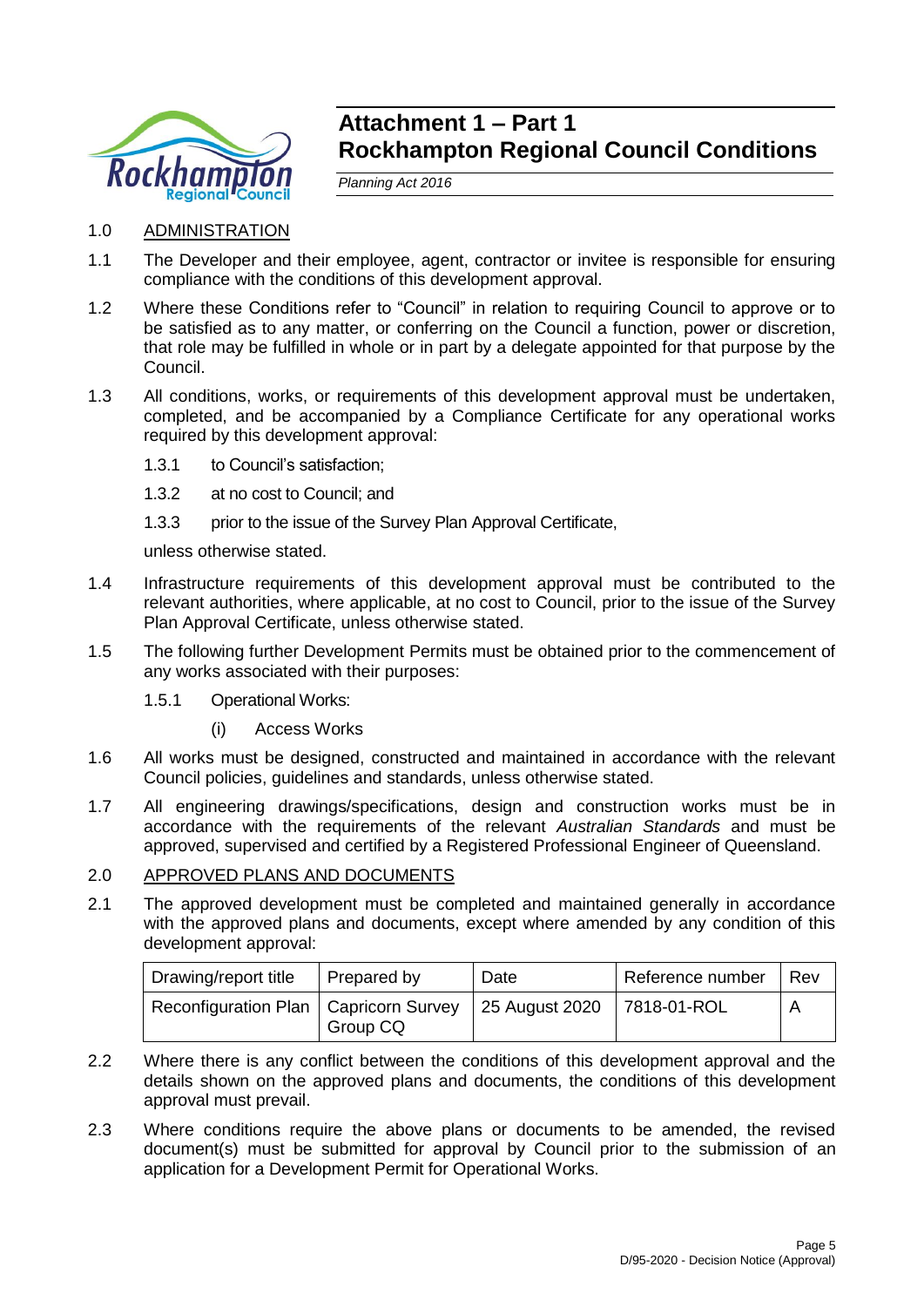## 3.0 ACCESS WORKS

3.1 A Development Permit for Operational Works (access works) must be obtained prior to the commencement of any access works required by this development approval.

Note: It is advised that a Works in Road Reserve Permit (including a fee for the vehicle crossover and compliant with *Capricorn Municipal Development Guidelines and Standard Drawings*) may be accepted in place of the application for a Development Permit for Operational Works (access works).

- 3.2 All access works must be designed and constructed in accordance with the approved plans (refer to condition 2.1), *Capricorn Municipal Development Guidelines*, and the provisions of a Development Permit for Operational Works (access works).
- 3.3 The existing eastern access from Hinds Street to proposed Lot 2 must be upgraded to comply with the requirements of the *Capricorn Municipal Development Guidelines*.

Note: For any future development proposed on proposed Lot 1, the construction of access works must be in accordance with the *Capricorn Municipal Development Guidelines*. A Works in Road Reserve Permit must be obtained for the works within the road reserve.

3.4 Any redundant vehicular crossovers must be replaced with Council standard kerb and channel to suit the existing kerb profile.

## 4.0 SEWERAGE WORKS

- 4.1 All sewerage works must be designed and constructed in accordance with the *Capricorn Municipal Development Guidelines*, *Water Supply (Safety and Reliability) Act 2008* and *Plumbing and Drainage Act 2002.*
- 4.2 All lots within the development must be connected to Council's reticulated sewerage network. Each lot must be provided with its own separate sewerage connection point, located wholly within its respective property boundary.

## 5.0 WATER WORKS

- 5.1 All water works must be designed and constructed in accordance with the *Capricorn Municipal Development Guidelines*, *Water Supply (Safety and Reliability) Act 2008* and *Plumbing and Drainage Act 2002.*
- 5.2 All lots within the development must be connected to Council's reticulated water network.

## 6.0 ROOF AND ALLOTMENT DRAINAGE WORKS

- 6.1 All roof and allotment drainage works must be designed and constructed in accordance with the *Queensland Urban Drainage Manual*, *Capricorn Municipal Development Guidelines* and sound engineering practice.
- 6.2 All roof and allotment runoff from the development must be directed to a lawful point of discharge and must not restrict, impair or change the natural flow of runoff water or cause a nuisance to surrounding land or infrastructure.

## 7.0 SITE WORKS

7.1 Site works must be constructed such that they do not, at any time, in any way restrict, impair or change the natural flow of runoff water, or cause a nuisance or worsening to surrounding land or infrastructure.

## 8.0 ELECTRICITY

8.1 Electricity services must be provided to each lot in accordance with the standards and requirements of the relevant service provider.

Note: Proposed electrical property poles are not to be placed within the Hinds Street road reserve and should be clear of any Council infrastructure.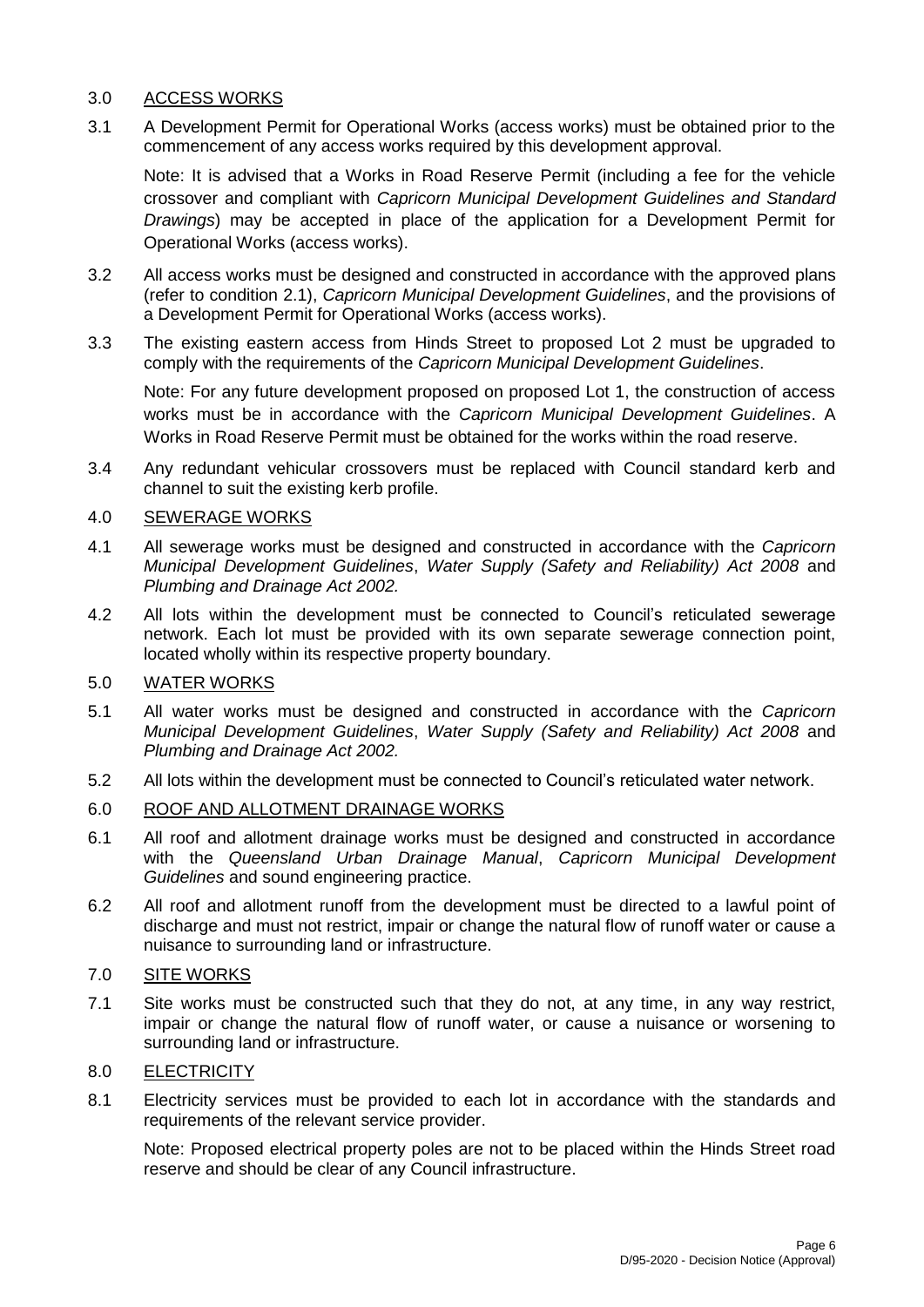8.2 A *Certificate of Electricity Supply* from the relevant service provider must be provided to Council, prior to the issue of the Survey Plan Approval Certificate.

## 9.0 TELECOMMUNICATIONS

- 9.1 Telecommunications services must be provided to each lot in accordance with the standards and requirements of the relevant service provider. Unless otherwise stipulated by telecommunications legislation at the time of installation, this includes all necessary pits and pipes, and conduits that provide a connection to the telecommunications network.
- 9.2 Evidence (see below) of acceptance of the works from the relevant service provider must be provided to Council, prior to the issue of the Survey Plan Approval Certificate e.g. This will be a letter from either :-
	- **NBN** *a 'Certificate of Practical Completion*",

**Telstra** a '*Telecommunications Agreement/Provisioning Letter or Cable Plan'*,

**A Licenced Carrier** under the Telecommunications Act 1997- (*signed documentation from a Registered Professional Engineer Queensland -electrical enginee*r.)

## 10.0 ASSET MANAGEMENT

- 10.1 Any alteration necessary to electricity, telephone, water mains, sewerage mains, and/or public utility installations resulting from the development or in connection with the development, must be undertaken and completed at no cost to Council.
- 10.2 Any damage to existing stormwater, water supply and sewerage infrastructure, kerb and channel, pathway or roadway (including removal of concrete slurry from public land and Council infrastructure), that occurs while any works are being carried out in association with this development approval must be repaired at full cost to the developer. This includes the reinstatement of any existing traffic signs or pavement markings that may have been removed or damaged.

## 11.0 ENVIRONMENTAL

11.1 An Erosion Control and Stormwater Control Management Plan in accordance with the *Capricorn Municipal Design Guidelines*, must be implemented, monitored and maintained for the duration of the works, and until all exposed soil areas are permanently stabilised (for example, turfed, hydromulched, concreted, landscaped); and the plan must be available onsite for inspection by Council Officers whilst all works are being carried out.

### 12.0 OPERATING PROCEDURES

12.1 All construction materials, waste, waste skips, machinery and contractors' vehicles must be located and stored or parked within the development site. Storage of materials, or parking of construction machinery or contractors' vehicles must not occur within Hinds Street.

### ADVISORY NOTES

### NOTE 1. Aboriginal Cultural Heritage

It is advised that under section 23 of the *Aboriginal Cultural Heritage Act 2003*, a person who carries out an activity must take all reasonable and practicable measures to ensure the activity does not harm Aboriginal cultural heritage (the "cultural heritage duty of care"). Maximum penalties for breaching the duty of care are listed in the Aboriginal cultural heritage legislation. The information on Aboriginal cultural heritage is available on the Department of Aboriginal and Torres Strait Islander Partnerships website [www.datsip.qld.gov.au.](http://www.datsip.qld.gov.au/)

## NOTE 2. General Environmental Duty

General environmental duty under the *Environmental Protection Act 1994* prohibits unlawful environmental nuisance caused by noise, aerosols, particles, dust, ash,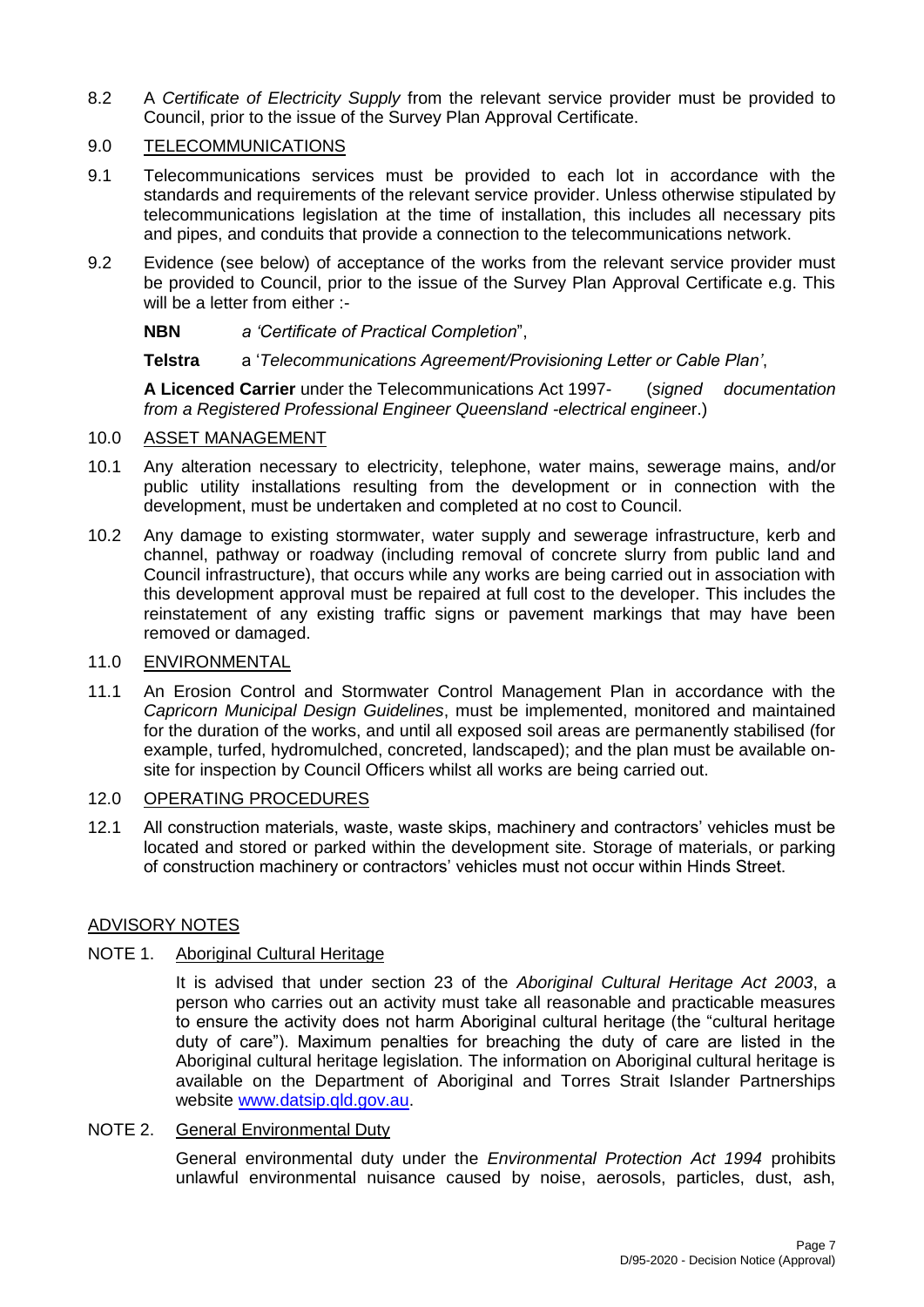fumes, light, odour or smoke beyond the boundaries of the development site during all stages of the development including earthworks, construction and operation.

## NOTE 3. General Safety Of Public During Construction

The *Work Health and Safety Act 2011* and *Manual of Uniform Traffic Control Devices* must be complied with in carrying out any construction works, and to ensure safe traffic control and safe public access in respect of works being constructed on a road.

### NOTE 4. Property Note (Bushfire)

All future buildings on the proposed lots must be constructed in accordance with *Australian Standard AS3959 "Construction of buildings in bushfire-prone areas"* and an approved Bushfire Management Plan.

## NOTE 5. Infrastructure Charges Notice

This application is subject to infrastructure charges in accordance with Council policies. The charges are presented on an Infrastructure Charges Notice.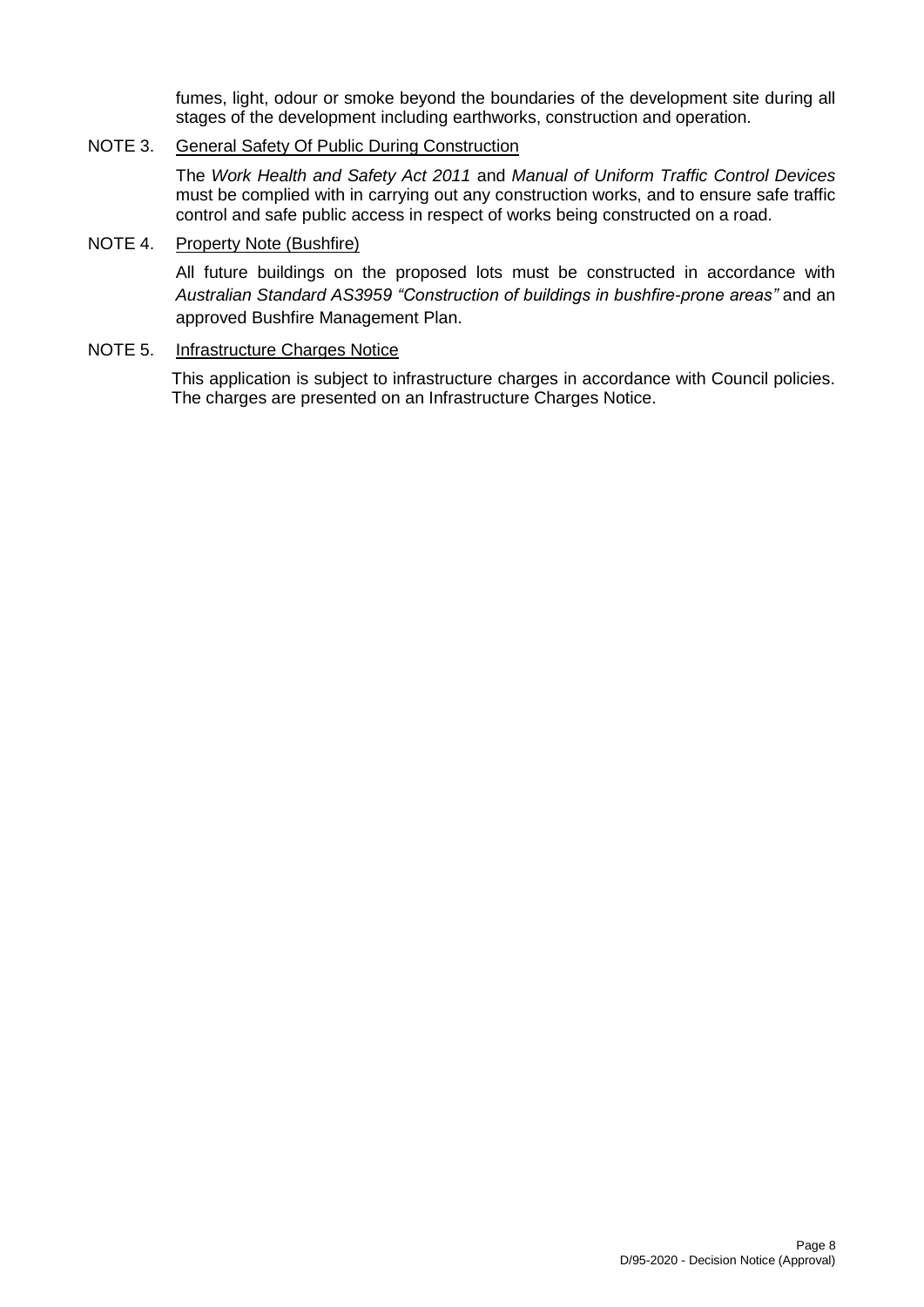

# **Attachment 2 - Appeal Rights**

*PLANNING ACT 2016*

The following is an extract from the *Planning Act 2016 (Chapter 6)*

#### *Appeal rights*

### *229 Appeals to tribunal or P&E Court*

- (1) Schedule 1 states—
	- (a) matters that may be appealed to— (i)either a tribunal or the P&E Court; or (ii)only a tribunal; or
	- (iii)only the P&E Court; and (b) the person—
		- (i)who may appeal a matter (the **appellant**); and (ii)who is a respondent in an appeal of the matter; and (iii)who is a co-respondent in an appeal of the matter; and
		- (iv)who may elect to be a co-respondent in an appeal of the matter.
- (2) An appellant may start an appeal within the appeal period.
- (3) The **appeal period** is—
	- (a) for an appeal by a building advisory agency—10 business days after a decision notice for the decision is given to the agency or
	- (b) for an appeal against a deemed refusal—at any time after the deemed refusal happens; or
	- (c) for an appeal against a decision of the Minister, under chapter 7, part 4, to register premises or to renew the registration of premises—20 business days after a notice is published under section 269(3)(a) or (4); or
	- (d) for an appeal against an infrastructure charges notice— 20 business days after the infrastructure charges notice is given to the person; or
	- (e) for an appeal about a deemed approval of a development application for which a decision notice has not been given—30 business days after the applicant gives the deemed approval notice to the assessment manager; or
	- (f) for any other appeal—20 business days after a notice of the decision for the matter, including an enforcement notice, is given to the person.

#### Note—

See the P&E Court Act for the court's power to extend the appeal period.

- (4) Each respondent and co-respondent for an appeal may be heard in the appeal.
- (5) If an appeal is only about a referral agency's response, the assessment manager may apply to the tribunal or P&E Court to withdraw from the appeal.
- (6) To remove any doubt, it is declared that an appeal against an infrastructure charges notice must not be about—
	- (a) the adopted charge itself; or
	- (b) for a decision about an offset or refund—
		- (i) the establishment cost of trunk infrastructure identified in a LGIP; or
		- (ii) the cost of infrastructure decided using the method
	- included in the local government's charges resolution.

### **230 Notice of appeal**

- (1) An appellant starts an appeal by lodging, with the registrar of the tribunal or P&E Court, a notice of appeal that—
	- (a) is in the approved form; and
	- (b) succinctly states the grounds of the appeal.
- (2) The notice of appeal must be accompanied by the required fee.
- (3) The appellant or, for an appeal to a tribunal, the registrar must, within the service period, give a copy of the notice of appeal to—
- (a) the respondent for the appeal; and
- (b) each co-respondent for the appeal; and
- (c) for an appeal about a development application under schedule 1, table 1, item 1—each principal submitter for the development application; and
- (d) for an appeal about a change application under schedule 1, table 1, item 2—each principal submitter for the change application; and
- (e) each person who may elect to become a co-respondent for the appeal, other than an eligible submitter who is not a principal submitter in an appeal under paragraph (c) or (d); and
- (f) for an appeal to the P&E Court—the chief executive; and
- (g) for an appeal to a tribunal under another Act—any other person who the registrar considers appropriate.
- (4) The **service period** is—
	- (a) if a submitter or advice agency started the appeal in the P&E Court—2 business days after the appeal is started; or
	- (b) otherwise—10 business days after the appeal is started.
- (5) A notice of appeal given to a person who may elect to be a co-respondent must state the effect of subsection
- (6) A person elects to be a co-respondent by filing a notice of election, in the approved form, within 10 business days after the notice of appeal is given to the person*.*
- **231 Other appeals**
- (1) Subject to this chapter, schedule 1 and the P&E Court Act, unless the Supreme Court decides a decision or other matter under this Act is affected by jurisdictional error, the decision or matter is non-appealable.
- (2) The Judicial Review Act 1991, part 5 applies to the decision or matter to the extent it is affected by jurisdictional error.
- (3) A person who, but for subsection (1) could have made an application under the Judicial Review Act 1991 in relation to the decision or matter, may apply under part 4 of that Act for a statement of reasons in relation to the decision or matter.
- (4) In this section— **decision** includes—
	- (a) conduct engaged in for the purpose of making a decision; and
	- (b) other conduct that relates to the making of a decision; and
	- (c) the making of a decision or the failure to make a decision; and
	- (d) a purported decision; and
	- (e) a deemed refusal.

**non-appealable**, for a decision or matter, means the decision or matter—

- (a) is final and conclusive; and
- (b) may not be challenged, appealed against, reviewed, quashed, set aside or called into question in any other way under the Judicial Review Act 1991 or otherwise, whether by the Supreme Court, another court, a tribunal or another entity; and
- (c) is not subject to any declaratory, injunctive or other order of the Supreme Court, another court, a tribunal or another entity on any ground.

#### **232 Rules of the P&E Court**

- (1) A person who is appealing to the P&E Court must comply with the rules of the court that apply to the appeal.
- (2) However, the P&E Court may hear and decide an appeal even if the person has not complied with rules of the P&E Court.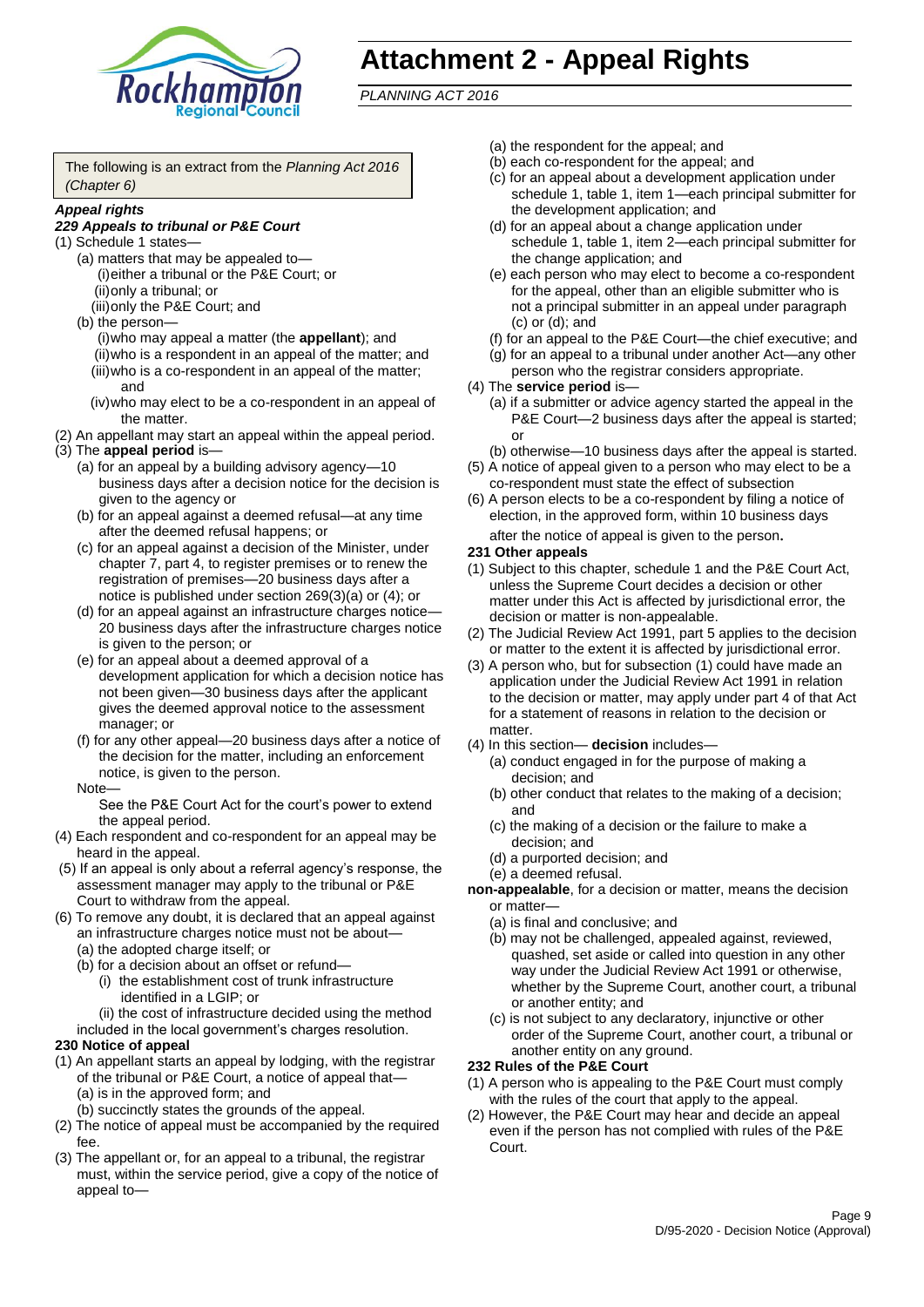

# **Appeal Rights**

*PLANNING ACT 2016*

# **Schedule 1**

#### **Appeals section 229 1 Appeal rights and parties to appeals**

- (1) Table 1 states the matters that may be appealed to—(a) the P&E court; or (b) a tribunal.
- (2) However, table 1 applies to a tribunal only if the matter involves—
	- (a) the refusal, or deemed refusal of a development application, for—
	- (i) a material change of use for a classified building; or
	- (ii) operational work associated with building work, a retaining wall, or a tennis court; or
	- (b) a provision of a development approval for—
	- (i) a material change of use for a classified building; or
- (ii) operational work associated with building work, a retaining wall, or a tennis court; or
	- (c) if a development permit was applied for—the decision to give a preliminary approval for—
		- (i) a material change of use for a classified building; or
	- (ii) operational work associated with building work, a retaining wall, or a tennis court; or
	- (d) a development condition if—
		- (i) the development approval is only for a material change of use that involves the use of a building classified under the Building Code as a class 2 building; and
		- (ii) the building is, or is proposed to be, not more than 3 storeys; and
		- (iii) the proposed development is for not more than 60 sole-occupancy units; or
	- (e) a decision for, or a deemed refusal of, an extension application for a development approval that is only for a material change of use of a classified building; or
	- (f) a decision for, or a deemed refusal of, a change application for a development approval that is only for a material change of use of a classified building; or
	- (g) a matter under this Act, to the extent the matter relates to—
		- (i) the Building Act, other than a matter under that Act that may or must be decided by the Queensland Building and Construction Commission; or
		- (ii) the Plumbing and Drainage Act, part 4 or 5; or
	- (h) a decision to give an enforcement notice in relation to a matter under paragraphs (a) to (g); or
	- (i) a decision to give an infrastructure charges notice; or
	- (j) the refusal, or deemed refusal, of a conversion application; or
	- (k) a matter that, under another Act, may be appealed to the tribunal; or
	- (l) a matter prescribed by regulation.
- (3) Also, table 1 does not apply to a tribunal if the matter

involves—

- (a) for a matter in subsection  $(2)(a)$  to  $(d)$ 
	- (i) a development approval for which the development application required impact assessment; and
	- (ii) a development approval in relation to which the assessment manager received a properly made submission for the development application; or
- (b) a provision of a development approval about the identification or inclusion, under a variation approval, of a matter for the development.
- (4) Table 2 states the matters that may be appealed only to the P&E Court.
- (5) Table 3 states the matters that may be appealed only to the tribunal.
- (6) In each table—
	- (a) column 1 states the appellant in the appeal; and
	- (b) column 2 states the respondent in the appeal; and
	- (c) column 3 states the co-respondent (if any) in the appeal; and
	- (d) column 4 states the co-respondents by election (if any) in the appeal.
- (7) If the chief executive receives a notice of appeal under section 230(3)(f), the chief executive may elect to be a corespondent in the appeal.

| Table 1<br>Appeals to the P&E Court and, for certain matters, to a tribunal                                                                                                                                                                                                                                                                    |                |                        |                                |  |
|------------------------------------------------------------------------------------------------------------------------------------------------------------------------------------------------------------------------------------------------------------------------------------------------------------------------------------------------|----------------|------------------------|--------------------------------|--|
| 1. Development applications<br>An appeal may be made against-<br>(a) the refusal of all or part of the development application; or<br>(b) the deemed refusal of the development application; or<br>(c) a provision of the development approval; or<br>(d) if a development permit was applied for-the decision to give a preliminary approval. |                |                        |                                |  |
| Column 1                                                                                                                                                                                                                                                                                                                                       | Column 2       | Column 3               | Column 4                       |  |
| Appellant                                                                                                                                                                                                                                                                                                                                      | Respondent     | Co-respondent          | Co-respondent by election      |  |
| (if any)<br>$($ if any $)$                                                                                                                                                                                                                                                                                                                     |                |                        |                                |  |
| The applicant                                                                                                                                                                                                                                                                                                                                  | The assessment | If the appeal is about | 1 A concurrence agency that is |  |
|                                                                                                                                                                                                                                                                                                                                                | manager        | a concurrence          | not a co-respondent            |  |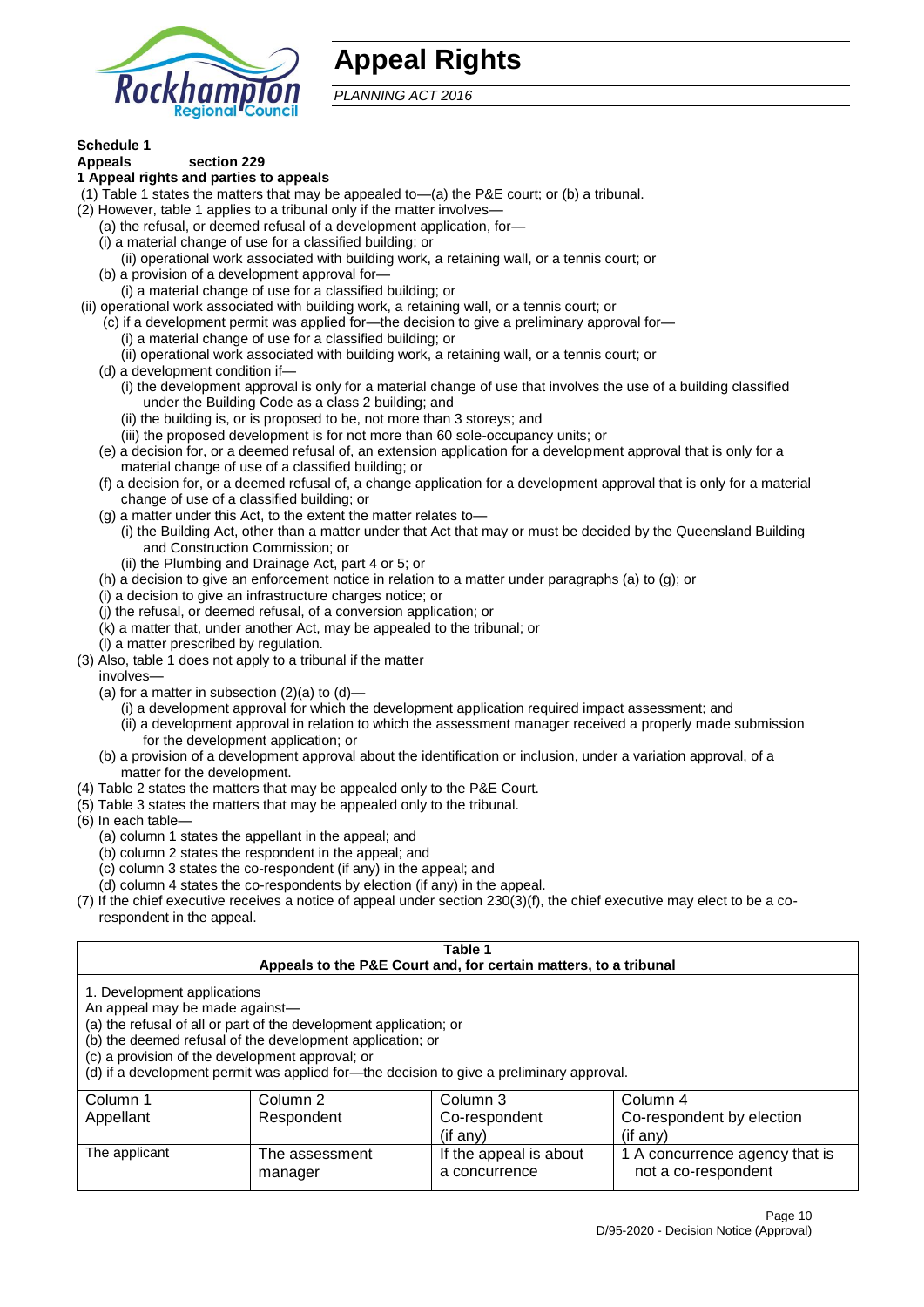| Table 1<br>Appeals to the P&E Court and, for certain matters, to a tribunal                                                                                                                                          |                                                                                                                               |                                                                 |                                                                                                                                                                                                                                                                                                                                                 |
|----------------------------------------------------------------------------------------------------------------------------------------------------------------------------------------------------------------------|-------------------------------------------------------------------------------------------------------------------------------|-----------------------------------------------------------------|-------------------------------------------------------------------------------------------------------------------------------------------------------------------------------------------------------------------------------------------------------------------------------------------------------------------------------------------------|
|                                                                                                                                                                                                                      |                                                                                                                               | agency's referral<br>response-the<br>concurrence agency         | 2 If a chosen Assessment<br>manager is the respondent-<br>the prescribed assessment<br>manager<br>3 Any eligible advice agency for<br>the application<br>4 Any eligible submitter for the<br>application                                                                                                                                        |
| 2. Change applications<br>An appeal may be made against-<br>(b) a deemed refusal of a change application.                                                                                                            |                                                                                                                               |                                                                 | (a) a responsible entity's decision for a change application, other than a decision made by the P&E court; or                                                                                                                                                                                                                                   |
| Column 1<br>Appellant                                                                                                                                                                                                | Column <sub>2</sub><br>Respondent                                                                                             | Column 3<br>Co-respondent<br>(if any)                           | Column 4<br>Co-respondent by election<br>(if any)                                                                                                                                                                                                                                                                                               |
| 1 The applicant<br>2 If the responsible<br>entity is the<br>assessment<br>manager-an<br>affected entity that<br>gave a pre-request<br>notice or response<br>notice                                                   | The responsible<br>entity                                                                                                     | If an affected entity<br>starts the appeal-the<br>applicant     | 1 A concurrence agency for the<br>development application<br>2 If a chosen assessment<br>manager is the respondent-<br>the prescribed assessment<br>manager<br>3 A private certifier for the<br>development application<br>4 Any eligible advice agency for<br>the change application<br>5 Any eligible submitter for the<br>change application |
| 3. Extension applications<br>An appeal may be made against-                                                                                                                                                          | (a) the assessment manager's decision about an extension application; or<br>(b) a deemed refusal of an extension application. |                                                                 |                                                                                                                                                                                                                                                                                                                                                 |
| Column 1<br>Appellant                                                                                                                                                                                                | Column <sub>2</sub><br>Respondent                                                                                             | Column 3<br>Co-respondent<br>(if any)                           | Column 4<br>Co-respondent by election<br>(if any)                                                                                                                                                                                                                                                                                               |
| 1 The applicant<br>1<br>$\overline{2}$<br>For a matter other<br>than a deemed<br>refusal of an<br>extension<br>application $-$ a<br>concurrence<br>agency, other than<br>the chief executive,<br>for the application | The assessment<br>manager                                                                                                     | If a concurrence<br>agency starts the<br>appeal - the applicant | If a chosen assessment<br>manager is the respondent – the<br>prescribed assessment manager                                                                                                                                                                                                                                                      |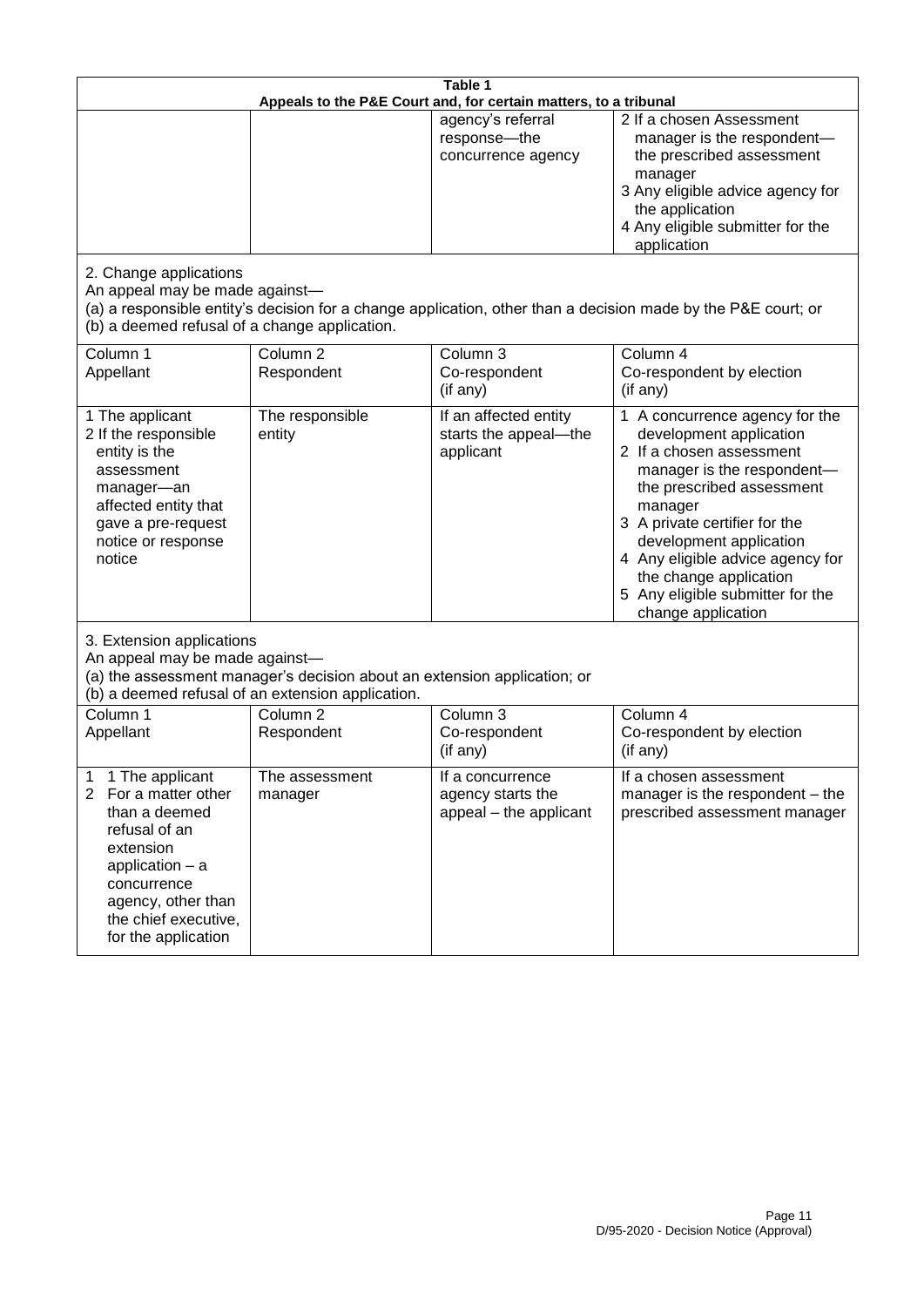#### **Table 1 Appeals to the P&E Court and, for certain matters, to a tribunal**

4. Infrastructure charges notices

- An appeal may be made against an infrastructure charges notice on 1 or more of the following grounds
- a) The notice involved an error relating to
	- (i) The application of the relevant adopted charge; or
- Examples of errors in applying an adopted charge
	- The incorrect application of gross floor area for a non-residential development
	- Applying an incorrect 'use category', under a regulation, to the development
	- (i) The working out of extra demands, for section 120; or
	- (ii) An offset or refund; or
- b) The was no decision about an offset or refund; or
- c) If the infrastructure charges notice states a refund will be given the timing for giving the refund; or
- d) The amount of the charge is so unreasonable that no reasonable relevant local government could have

## imposed the amount.

| Column 1<br>Appellant                                    | Column 2<br>Respondent                                                    | Column 3<br>Co-respondent<br>(if any) | Column 4<br>Co-respondent by election<br>$($ if any $)$ |
|----------------------------------------------------------|---------------------------------------------------------------------------|---------------------------------------|---------------------------------------------------------|
| The person given the<br>Infrastructure charges<br>notice | The local government<br>that gave the<br>infrastructure charges<br>notice | -                                     |                                                         |

5. Conversion applications

An appeal may be made against—

(a) the refusal of a conversion application; or

(b) a deemed refusal of a conversion application.

| Column 1      | Column 2                | Column 3       | Column 4                  |
|---------------|-------------------------|----------------|---------------------------|
| Appellant     | Respondent              | Co-respondent  | Co-respondent by election |
|               |                         | $($ if any $)$ | $($ if any $)$            |
| The applicant | The local government    |                |                           |
|               | to which the conversion |                |                           |
|               | application was made    |                |                           |

6. Enforcement notices

An appeal may be made against the decision to give an enforcement notice.

| Column 1<br>Appellant                      | Column 2<br>Respondent       | Column 3<br>Co-respondent<br>(if any) | Column 4<br>Co-respondent by election<br>(if any)                                                                                                                          |
|--------------------------------------------|------------------------------|---------------------------------------|----------------------------------------------------------------------------------------------------------------------------------------------------------------------------|
| The person given the<br>enforcement notice | The enforcement<br>authority |                                       | If the enforcement authority is<br>not the local government for<br>the premises in relation to which<br>the offence is alleged to have<br>happened-the local<br>government |

#### **Table 2 Appeals to the P&E Court only**

1. Appeals from tribunal

An appeal may be made against a decision of a tribunal, other than a decision under

section 252, on the ground of—

(a) an error or mistake in law on the part of the tribunal; or

(b) jurisdictional error.

| Column 1<br>Appellant                             | Column 2<br>Respondent                                    | Column 3<br>Co-respondent<br>$($ if any $)$ | Column 4<br>Co-respondent by election<br>(if any) |
|---------------------------------------------------|-----------------------------------------------------------|---------------------------------------------|---------------------------------------------------|
| A party to the<br>proceedings for the<br>decision | The other party to the<br>proceedings for the<br>decision | ۰                                           |                                                   |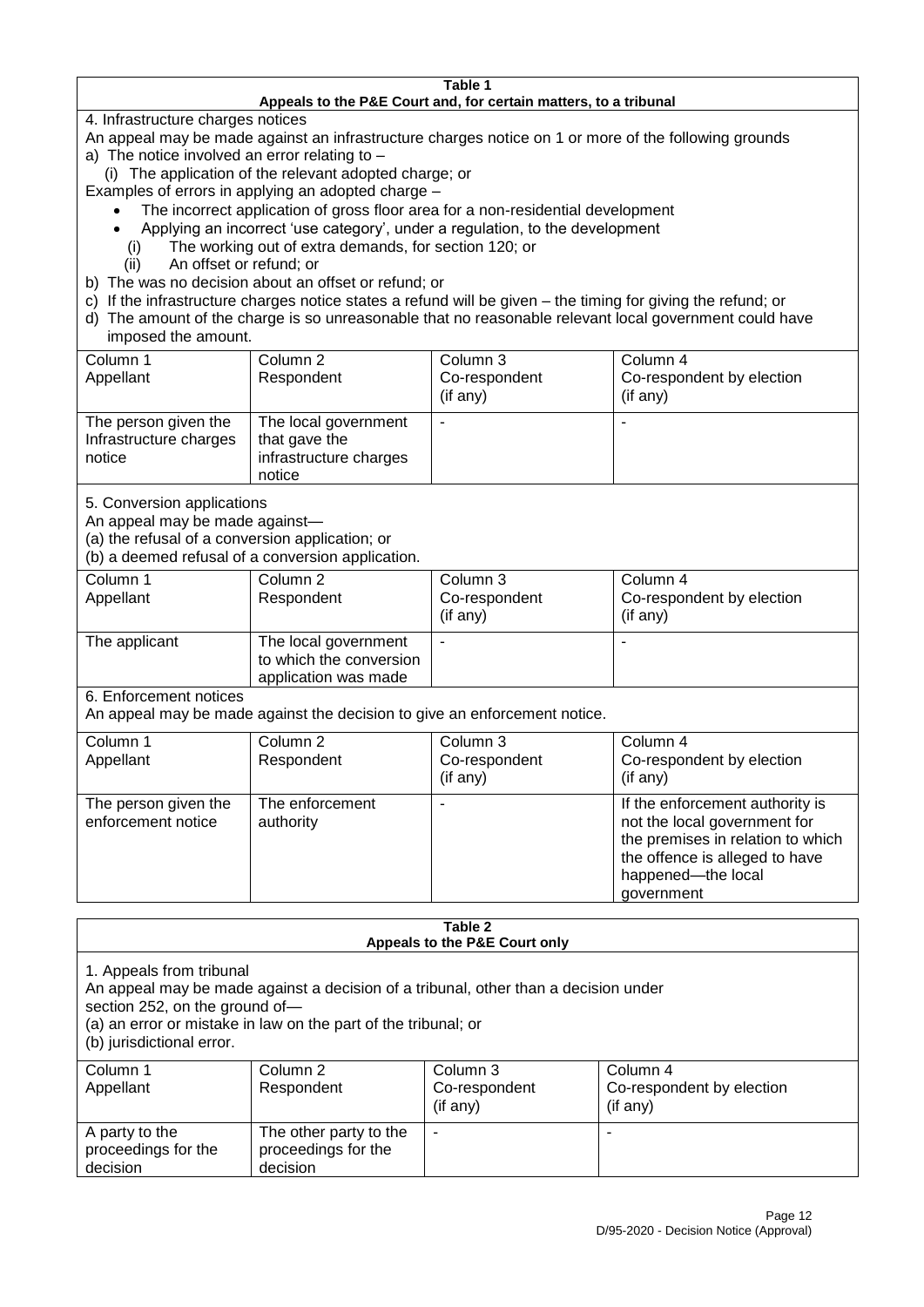#### **Table 2 Appeals to the P&E Court only**

2. Eligible submitter appeals

An appeal may be made against the decision to give a development approval, or an approval for a change application, to the extent that the decision relates to—

(a) any part of the development application for the development approval that required impact assessment; or (b) a variation request.

| Column 1                                                                                                                                                                                                                                                                                                                                                                                                           | Column <sub>2</sub>                                                                                                        | Column 3                                                                                                                  | Column 4                                             |
|--------------------------------------------------------------------------------------------------------------------------------------------------------------------------------------------------------------------------------------------------------------------------------------------------------------------------------------------------------------------------------------------------------------------|----------------------------------------------------------------------------------------------------------------------------|---------------------------------------------------------------------------------------------------------------------------|------------------------------------------------------|
| Appellant                                                                                                                                                                                                                                                                                                                                                                                                          | Respondent                                                                                                                 | Co-respondent                                                                                                             | Co-respondent by election                            |
|                                                                                                                                                                                                                                                                                                                                                                                                                    |                                                                                                                            | (if any)                                                                                                                  | (if any)                                             |
| 1 For a development<br>application-an<br>eligible submitter for<br>the development<br>application<br>2 For a change<br>application-an<br>eligible submitter for<br>the change<br>application                                                                                                                                                                                                                       | 1 For a development<br>application-the<br>assessment<br>manager<br>2 For a change<br>application-the<br>responsible entity | 1 The applicant<br>2 If the appeal is<br>about a concurrence<br>agency's referral<br>response---the<br>concurrence agency | Another eligible<br>submitter for the<br>application |
| 3. Eligible submitter and eligible advice agency appeals<br>An appeal may be made against a provision of a development approval, or failure to<br>include a provision in the development approval, to the extent the matter relates to-<br>(a) any part of the development application or the change application, for the development approval, that<br>required impact assessment; or<br>(b) a variation request. |                                                                                                                            |                                                                                                                           |                                                      |
| Column 1                                                                                                                                                                                                                                                                                                                                                                                                           | Column <sub>2</sub>                                                                                                        | Column 3                                                                                                                  | Column 4                                             |
| Appellant                                                                                                                                                                                                                                                                                                                                                                                                          | Respondent                                                                                                                 | Co-respondent                                                                                                             | Co-respondent by election                            |
|                                                                                                                                                                                                                                                                                                                                                                                                                    |                                                                                                                            | (if any)                                                                                                                  | (if any)                                             |
| 1 For a development                                                                                                                                                                                                                                                                                                                                                                                                | 1 For a development                                                                                                        | 1 The applicant                                                                                                           | Another eligible submitter for the                   |

| 1 For a development    | 1 For a development | 1 The applicant     | Another eligible submitter for the |
|------------------------|---------------------|---------------------|------------------------------------|
| application-an         | application-the     | 2 If the appeal is  | application                        |
| eligible submitter for | assessment          | about a concurrence |                                    |
| the development        | manager             | agency's referral   |                                    |
| application            | 2 For a change      | response---the      |                                    |
| 2 For a change         | application-the     | concurrence agency  |                                    |
| application-an         | responsible entity  |                     |                                    |
| eligible submitter for |                     |                     |                                    |
| the change             |                     |                     |                                    |
| application            |                     |                     |                                    |
| 3 An eligible advice   |                     |                     |                                    |
| agency for the         |                     |                     |                                    |
| development            |                     |                     |                                    |
| application or         |                     |                     |                                    |
| change application     |                     |                     |                                    |

4. Compensation claims

An appeal may be made against—

(a) a decision under section 32 about a compensation claim; or

(b) a decision under section 265 about a claim for compensation; or

(c) a deemed refusal of a claim under paragraph (a) or (b).

| Column 1               | Column 2            | Column 3       | Column 4                  |
|------------------------|---------------------|----------------|---------------------------|
| Appellant              | Respondent          | Co-respondent  | Co-respondent by election |
|                        |                     | $($ if any $)$ | $($ if any $)$            |
| A person dissatisfied  | The local           |                |                           |
| with the decision      | government to which |                |                           |
|                        | the claim was made  |                |                           |
| 5. Registered premises |                     |                |                           |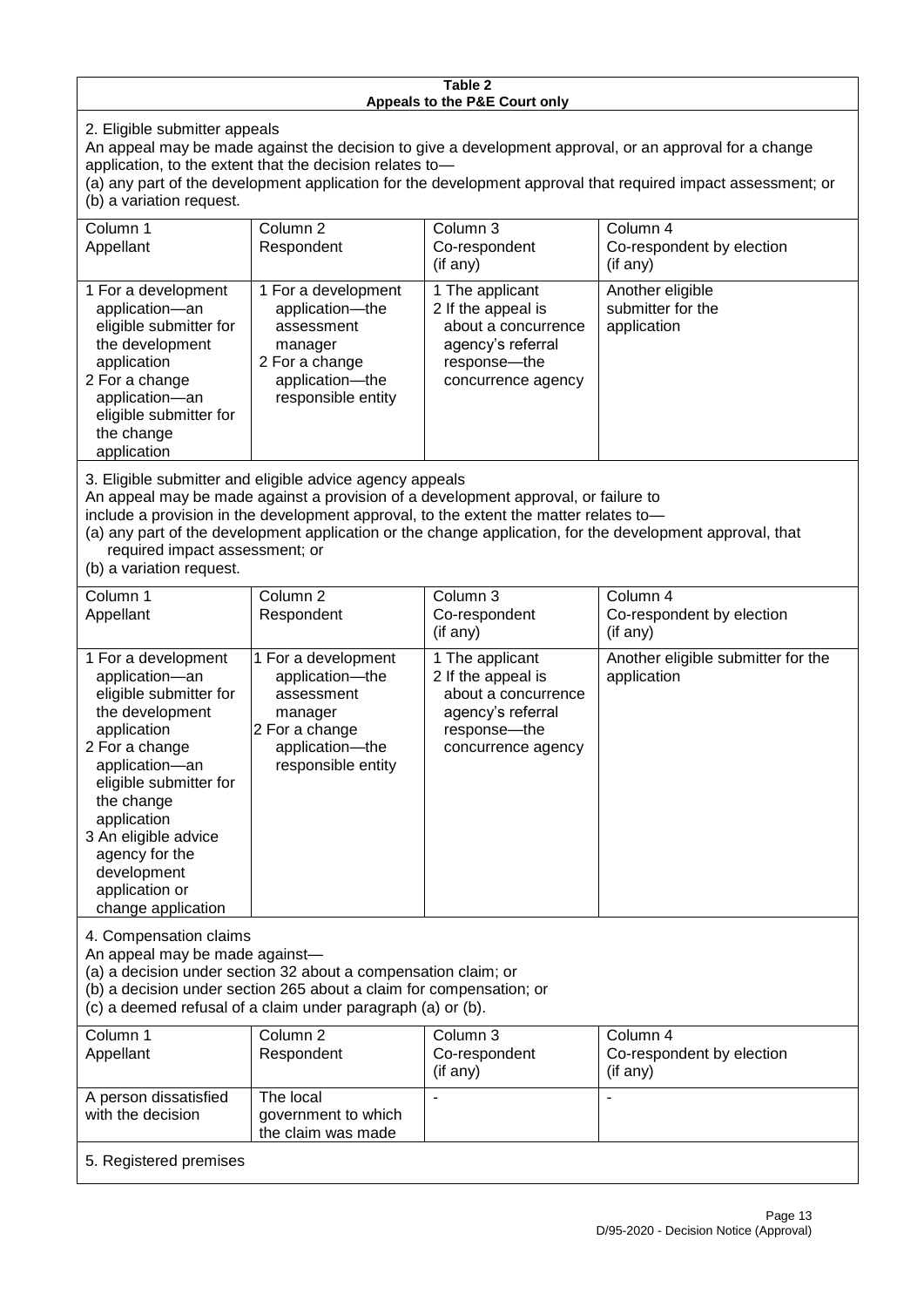| Table 2                                                                                                                                                                                                                                                                                                              |                                   |                                                                           |                                                                                                                                                                             |  |
|----------------------------------------------------------------------------------------------------------------------------------------------------------------------------------------------------------------------------------------------------------------------------------------------------------------------|-----------------------------------|---------------------------------------------------------------------------|-----------------------------------------------------------------------------------------------------------------------------------------------------------------------------|--|
| Appeals to the P&E Court only<br>An appeal may be made against a decision of the Minister under chapter 7, part 4.                                                                                                                                                                                                   |                                   |                                                                           |                                                                                                                                                                             |  |
| Column 1<br>Appellant                                                                                                                                                                                                                                                                                                | Column <sub>2</sub><br>Respondent | Column 3<br>Co-respondent<br>(if any)                                     | Column 4<br>Co-respondent by election<br>(if any)                                                                                                                           |  |
| 1 A person given a<br>decision notice about<br>the decision<br>2 If the decision is to<br>register premises or<br>renew the<br>registration of<br>premises-an owner<br>or occupier of<br>premises in the<br>affected area for the<br>registered premises<br>who is dissatisfied<br>with the decision                 | The Minister                      | $\overline{\phantom{a}}$                                                  | If an owner or occupier starts the<br>appeal – the owner of the<br>registered premises                                                                                      |  |
| 6. Local laws<br>An appeal may be made against a decision of a local government, or conditions applied,<br>under a local law about-<br>(a) the use of premises, other than a use that is the natural and ordinary consequence of prohibited<br>development; or<br>(b) the erection of a building or other structure. |                                   |                                                                           |                                                                                                                                                                             |  |
| Column 1<br>Appellant                                                                                                                                                                                                                                                                                                | Column <sub>2</sub><br>Respondent | Column 3<br>Co-respondent<br>(if any)                                     | Column 4<br>Co-respondent by election<br>(if any)                                                                                                                           |  |
| A person who-<br>(a) applied for the<br>decision; and<br>(b) is dissatisfied with<br>the decision or<br>conditions.                                                                                                                                                                                                  | The local government              | $\blacksquare$                                                            |                                                                                                                                                                             |  |
|                                                                                                                                                                                                                                                                                                                      |                                   | Table 3<br>Appeals to the tribunal only                                   |                                                                                                                                                                             |  |
| 1. Building advisory agency appeals                                                                                                                                                                                                                                                                                  |                                   | work required code assessment against the building assessment provisions. | An appeal may be made against giving a development approval for building work to the extent the building                                                                    |  |
| Column 1<br>Appellant                                                                                                                                                                                                                                                                                                | Column <sub>2</sub><br>Respondent | Column 3<br>Co-respondent<br>(if any)                                     | Column 4<br>Co-respondent by election<br>(if any)                                                                                                                           |  |
| A building advisory<br>agency for the<br>development application<br>related to the approval                                                                                                                                                                                                                          | The assessment<br>manager         | The applicant                                                             | 1 A concurrence agency for the<br>development application<br>related to the approval<br>2 A private certifier for the<br>development application<br>related to the approval |  |
| 3. Certain decisions under the Building Act and the Plumbing and Drainage Act<br>An appeal may be made against a decision under-<br>(a) the Building Act, other than a decision made by the Queensland Building and Construction Commission; or<br>(b) the Plumbing and Drainage Act, part 4 or 5.                   |                                   |                                                                           |                                                                                                                                                                             |  |
| Column 1<br>Appellant                                                                                                                                                                                                                                                                                                | Column <sub>2</sub><br>Respondent | Column 3<br>Co-respondent<br>(if any)                                     | Column 4<br>Co-respondent by election<br>(if any)                                                                                                                           |  |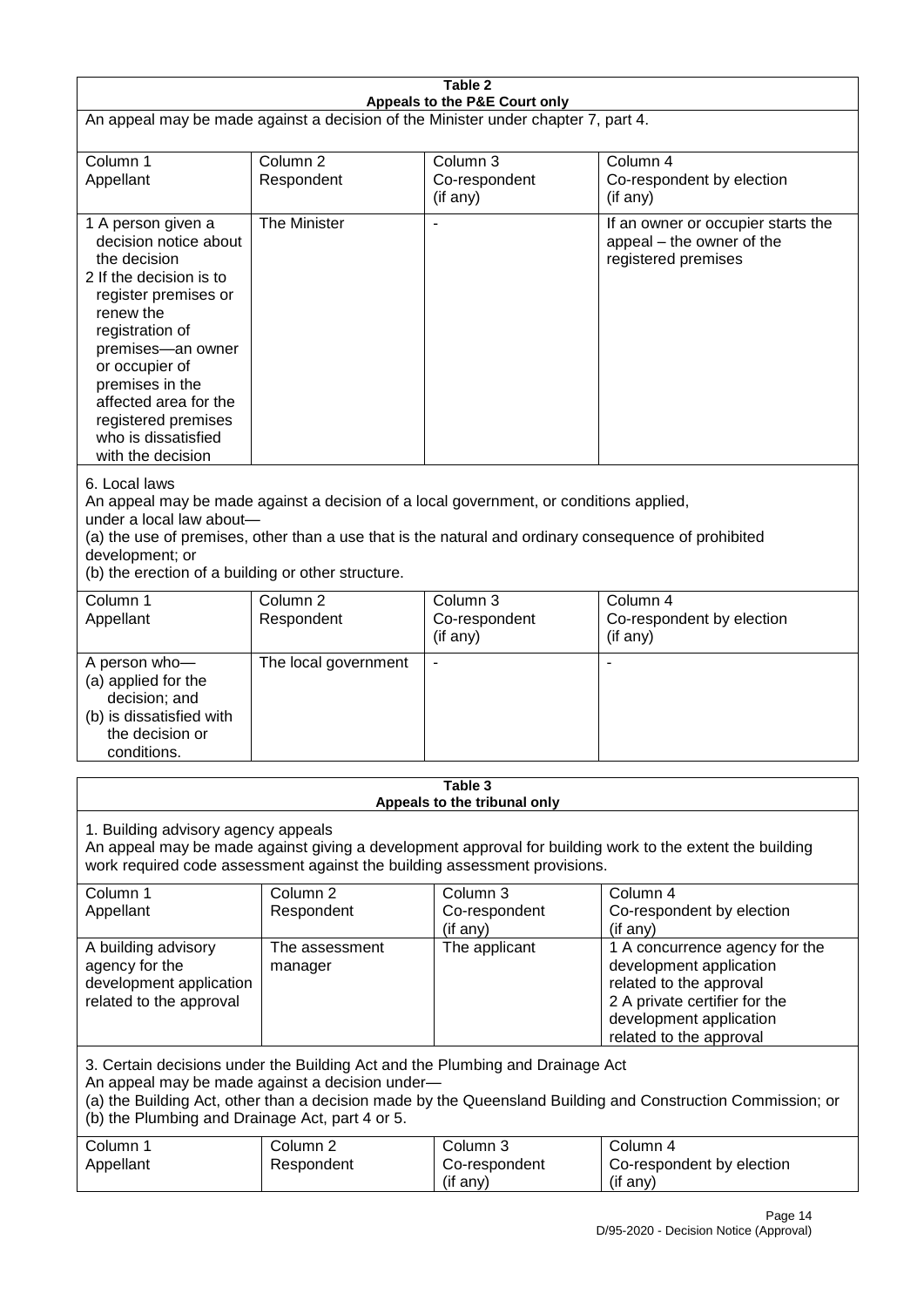| Table 3                                                                                                                                                                                                                              |                                                              |                                       |                                                   |
|--------------------------------------------------------------------------------------------------------------------------------------------------------------------------------------------------------------------------------------|--------------------------------------------------------------|---------------------------------------|---------------------------------------------------|
| A person who received,<br>or was entitled to<br>receive, notice of the<br>decision                                                                                                                                                   | The person who made<br>the decision                          | Appeals to the tribunal only          |                                                   |
| 4. Local government failure to decide application under the Building Act<br>An appeal may be made against a local government's failure to decide an application under the Building Act<br>within the period required under that Act. |                                                              |                                       |                                                   |
| Column 1<br>Appellant                                                                                                                                                                                                                | Column 2<br>Respondent                                       | Column 3<br>Co-respondent<br>(if any) | Column 4<br>Co-respondent by election<br>(if any) |
| A person who was<br>entitled to receive,<br>notice of the decision                                                                                                                                                                   | The local government<br>to which the<br>application was made |                                       |                                                   |